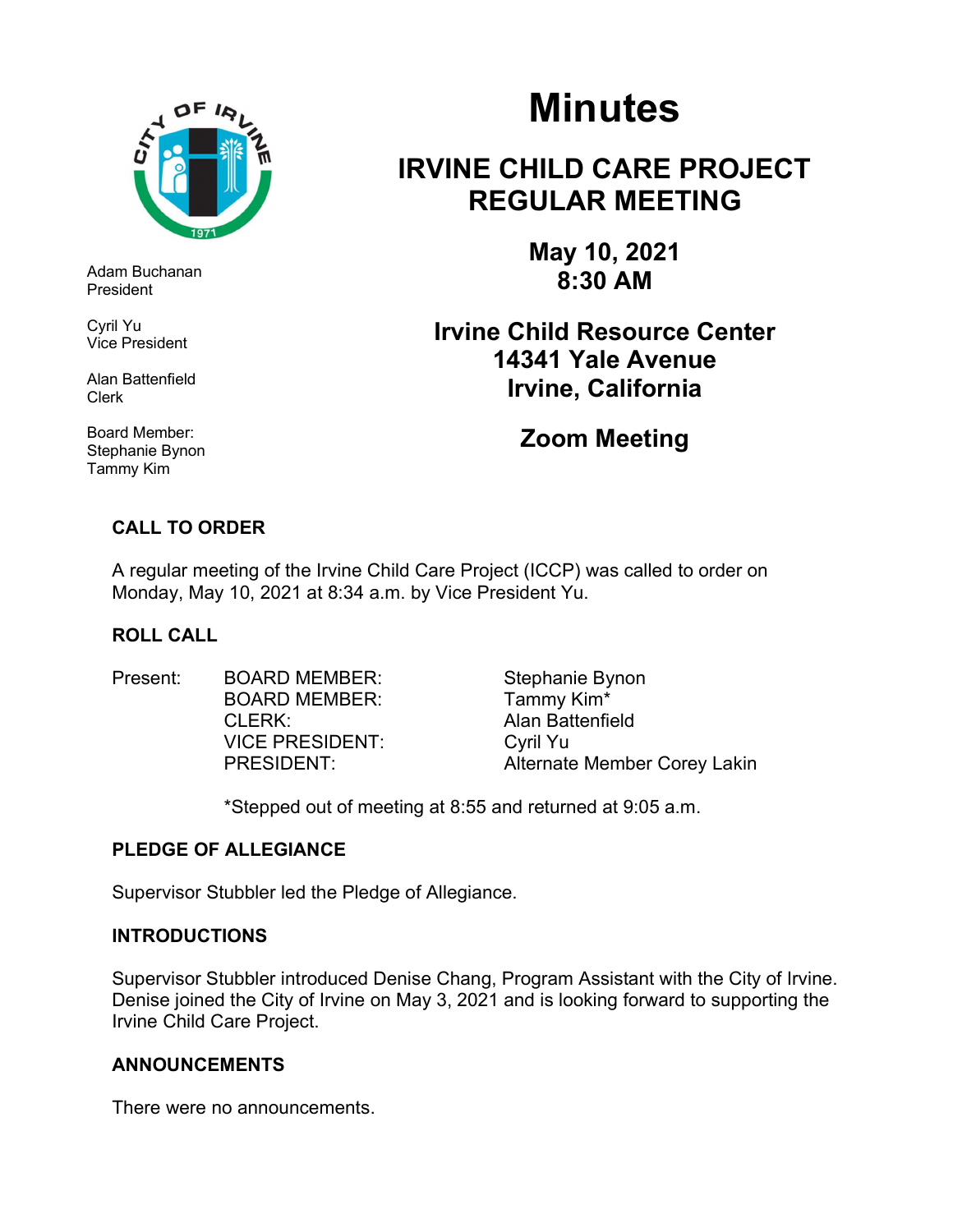#### PRESENTATIONS

There were no presentations.

#### ADDITIONS AND DELETIONS TO THE AGENDA

There were no additions or deletions to the agenda.

#### PUBLIC COMMENTS

Ellen England, Director at Stone Creek Creekers' Club expressed gratitude to the ICCP Board, the Irvine Children's Fund, and its Executive Director Sharon Wellikson for the financial support during the COVID-19 pandemic, as well as the yearly fundraising that Sharon does for the ICCP scholarship program. She also shared her concern for the coming school year and how reduced capacity limitations as a result of the pandemic will affect her ability to enroll new and returning students.

Jennifer Willis, Administrative Director with Rainbow Rising, expressed the gratitude of her entire organization to the ICCP Board for the financial support via rent relief throughout the COVID-19 pandemic. Rainbow Rising is also very thankful for the daily support provided by City of Irvine and IUSD staff, especially the assistance securing expanded access on IUSD campuses over the previous months and scholarship support for families in need.

#### CONSENT CALENDAR

#### Moved by Clerk Battenfield, seconded by Board Member Bynon, and unanimously carried to approve Consent Calendar items 1 through 11.

The motion carried as follows:

Ayes: Battenfield, Bynon, Kim, Lakin, Yu

## 1. APPROVAL OF IRVINE CHILD CARE PROJECT (ICCP) MINUTES

#### ACTION:

Approved the minutes of a regular meeting of the Irvine Child Care Project held on March 8, 2021.

#### $2.$ **WARRANT REQUEST - CATALYST FAMILY INC.**

#### ACTION:

Approved payment of \$36,501.79 to Catalyst Family Inc. for child care development services for March 1-31, 2021.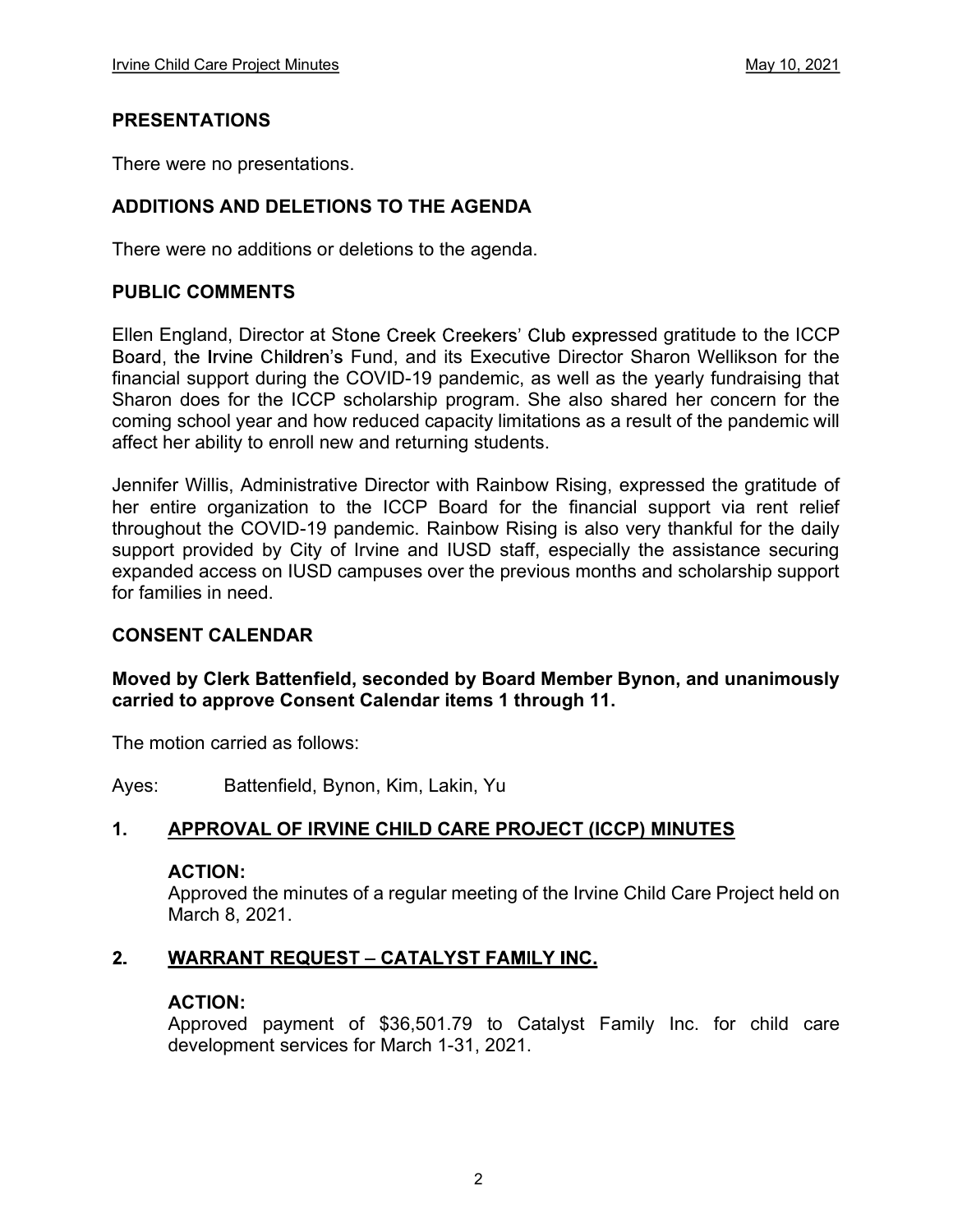#### $3<sub>1</sub>$ WARRANT REQUEST - ICCP PROVIDERS IRVINE CHILDREN'S FUND **SCHOLARSHIPS**

#### ACTION:

Approved payments totaling the amount of \$6,898.38 to ICCP providers for child care services for March 1-31, 2021 funded by ICF Scholarships.

- \$5,587.50 to Rainbow Rising
- \$ 00.00 to Kids Stuff
- \$1,310.88 to Catalyst Family Inc.
- $\bullet$  \$ 00.00 to Dolphin Club
- \$ 00.00 to Creekers Club

#### WARRANT REQUEST - IRVINE UNIFIED SCHOOL DISTRICT (IUSD)  $\mathbf 4$

#### ACTION:

Approved payment of \$72,423.34 for Facilities and Financial Support Services, Utilities, Custodial Services, Custodial Equipment Amortization and payment for sale of IUSD-owned portables to ICCP for the month of March 2021.

- \$46,674.67 for Custodial Services
- \$ 675.00 for Custodial Equip Amortization
- \$10,589.42 for Payment of Portable Purchase
- $\bullet$  \$ 7,625.92 for Utilities
- **S** 6,858.33 for Facilities & Financial Support

#### 5. **WARRANT REQUEST - CITY OF IRVINE**

#### ACTION:

Approved payment of \$14,441.13 to the City of Irvine for Program and Grant Administration for the month of March 2021.

- \$13,320.13 for Program Administration
- \$ 1,121.00 for Grant Administration

#### 6. ICCP PAYMENTS FOR APRIL 2021

#### ACTION:

Received and filed approved April 2021 Accounting Sheet and packet for services rendered February 2021.

## 7. ICCP EXPENSES PAID BY IRVINE UNIFIED SCHOOL DISTRICT

#### ACTION:

Reviewed and accepted attached invoices in the total amount of \$13,460.53 paid by IUSD on behalf of ICCP.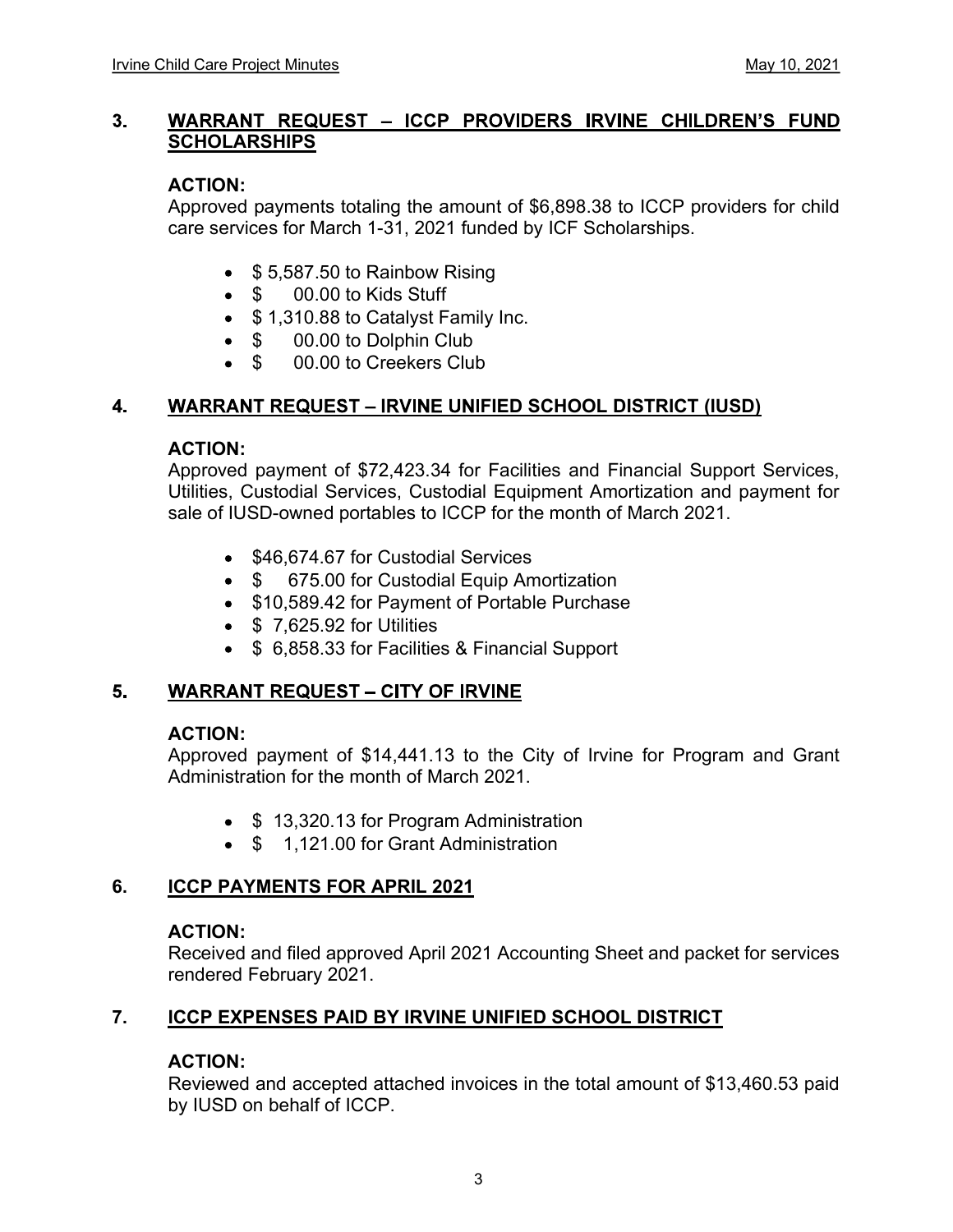#### 8. DEPOSIT OF STATE GRANT APPORTIONMENTS

#### ACTION:

Authorized the deposit of grant funds from the State Department of Education into the appropriate account as follows:

- $\bullet$  \$ 33,635.00 01-005-50100-8290
- \$ 12,437.00 01-005-50100-8290
- $\bullet$  \$ 74.430.00 01-005-50100-8590

#### 9. DEPOSIT OF STIPENDS FOR CHILD CARE CONTRACTORS ISSUED PURSUANT TO ASSEMBLY BILL 82

#### ACTION:

Authorized the deposit of funds from ICF into the appropriate account as follows:

- $\bullet$  \$ 27,300.00 01-005-50100-8590
- \$ 1,365.00 01-005-71059-5864

#### $10<sub>1</sub>$ **WARRANT REQUEST - CATALYST FAMILY INC.**

#### ACTION:

Approved payment of \$27,300.00 to Catalyst Family Inc. for AB 82 Stipends.

#### 11. DEPOSIT OF SCHOLARSHIP FUNDS FROM IRVINE CHILDREN'S FUND (ICF)

#### ACTION:

Authorized the deposit of funds from ICF into the appropriate account as follows:

\$ 0.00 01-005-701-00-8699

#### BOARD BUSINESS

#### 12. RESOLUTION OF INTENTION TO TERMINATE THE CONTRACT BETWEEN THE BOARD OF ADMINSTRATION CALIFORNIA PUBLIC EMPLOYEES' RETIREMENT SYSTEM AND THE BOARD OF DIRECTORS IRVINE CHILD CARE PROJECT

Moved by Clerk Battenfield, seconded by Board Member Bynon, and unanimously carried by members present to adopt the Resolution of Intention to Terminate the Contract with CalPERS and authorize Vice President Yu to sign the Resolution on behalf of the ICCP Board of Directors.

The motion carried as follows: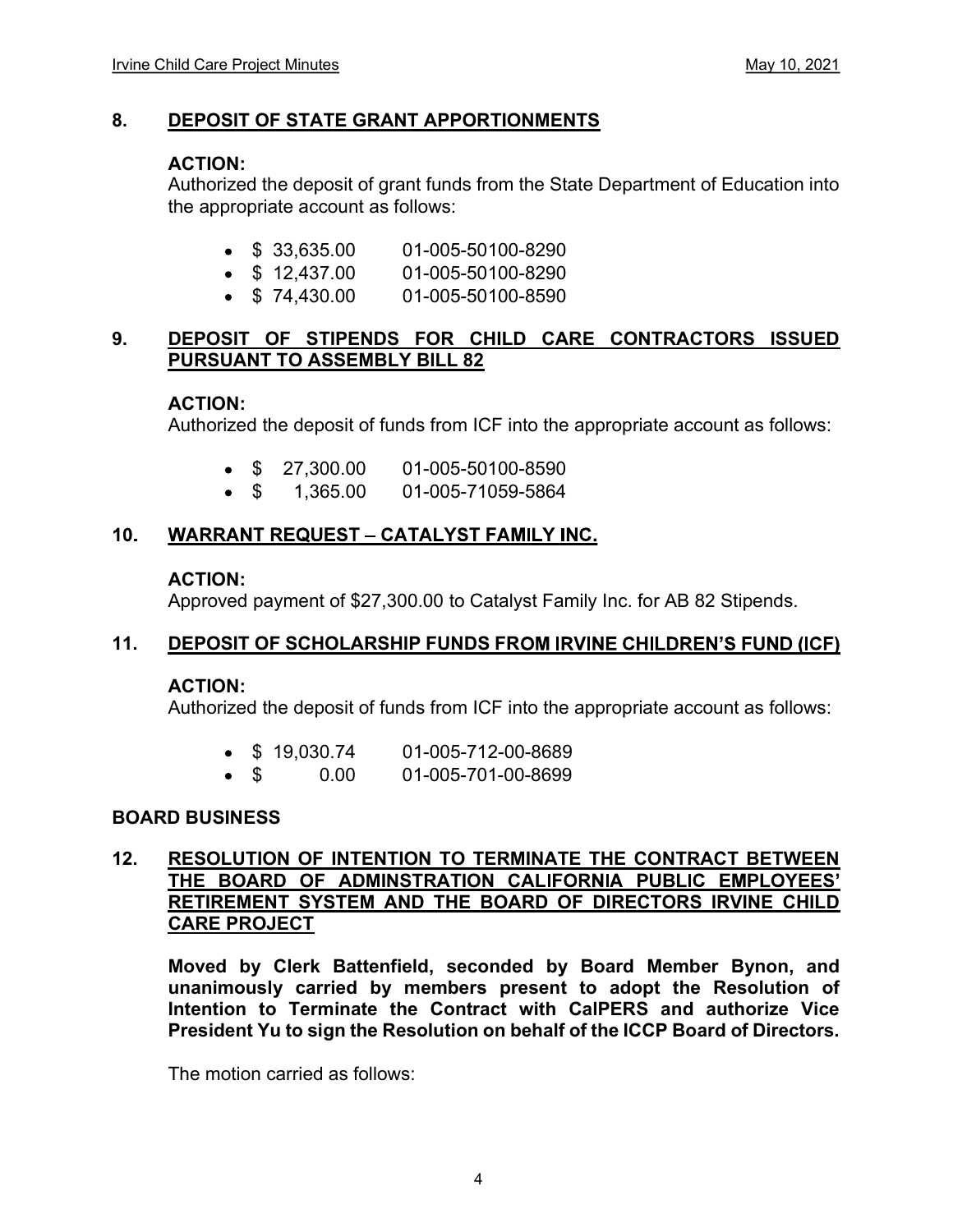Ayes: Battenfield, Bynon, Lakin, Yu Absent: Kim

#### 13. IRVINE CHILD CARE PROJECT (ICCP) PROPOSED BUDGET FOR FY 2021-22 WITH MULTI-YEAR BUDGET PROJECTIONS

John Fogarty, IUSD Assistant Superintendent/Chief Financial Officer, presented the item.

ACTION: Reviewed proposed budget for FY 2021-22 with multi-year budget projections.

#### 14. ICCP CHILD CARE PROJECT RENT RELIEF FOR PROVIDERS

Public Comment on item 14: Rick Porter, President of the Rainbow Rising Board, shared they have received a second phase PPP loan for approximately \$800,000 on February 6, 2021; however, their income is still down approximately \$5.5 million dollars from the same time last year. Rainbow Rising enrollment is presently down 68 percent year-over-year. Currently, their income does not cover their costs.

Michael Hagemann, parent of a child who attends Creekers Club, asked that in light of the ongoing financial hardship ICCP providers are experiencing, the ICCP Board choose option A.

Discussion included: John Fogarty, IUSD Assistant Superintendent/Chief Financial Officer indicated the rental relief is deficit spending for ICCP and it cannot continue indefinitely.

Moved by Vice President Yu, seconded by Board Member Bynon, and unanimously carried by the Board Members present to approve Option A: Waiver of 50 percent of the rental payments for the month of June 2021, which would be a loss in revenue to ICCP of \$78,870.00.

The motion carried as follows:

Ayes: Battenfield, Bynon, Lakin, Yu Absent: Kim

#### 15. DETERMINATION OF FY 2021-22 CHILD CARE PROVIDER RENTAL RATE

Moved by Vice President Yu, seconded by Clerk Battenfield, and unanimously carried by the Board Members present to approve the current rental rate with no change for the FY 2021-22. The motion carried as follows:

Ayes: Battenfield, Bynon, Kim, Lakin, Yu